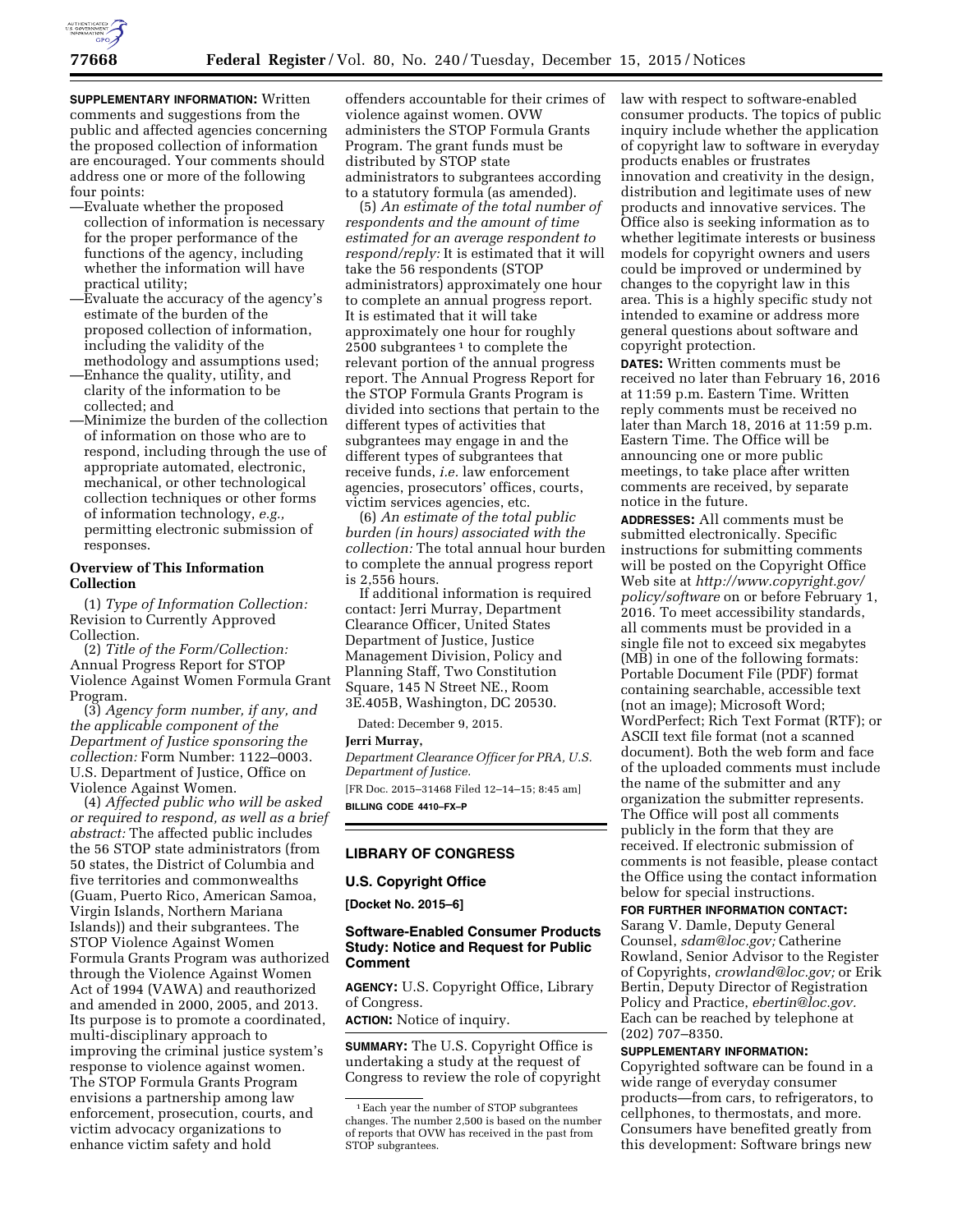qualities to ordinary products, making them safer, more efficient, and easier to use. At the same time, software's ubiquity raises significant policy issues across a broad range of subjects, including privacy, cybersecurity, and intellectual property rights. These include questions about the impact of existing copyright law on innovation and consumer uses of everyday products and innovative services that rely on such products. In light of these concerns, Senators Charles E. Grassley and Patrick Leahy (the Chairman and Ranking Member, respectively, of the Senate Committee on the Judiciary) have asked the U.S. Copyright Office to ''undertake a comprehensive review of the role of copyright in the complex set of relationships at the heart'' of the issues raised by the spread of software in everyday products.1 The Senators called on the Office to seek public input from ''interested industry stakeholders, consumer advocacy groups, and relevant federal agencies,'' and make appropriate recommendations for legislative or other changes.2 The report must be completed no later than December 15, 2016.3

This study is not the proper forum for issues arising under section 1201 of the Copyright Act, which addresses the circumvention of technological protection measures on copyrighted works. Earlier this year, the Register of Copyrights testified that certain aspects of the section 1201 anticircumvention provisions of the Digital Millennium Copyright Act (''DMCA'') were unanticipated when enacted almost twenty years ago, and would benefit from further review. These issues include, for example, the application of anticircumvention rules to everyday products, as well as their impact on encryption research and security testing. If you wish to submit comments about section 1201, please do so through the forthcoming section 1201 study, information on which will be available shortly at *[www.copyright.gov.](http://www.copyright.gov)* 

## **I. Background**

Copyright law has expressly protected computer programs,4 whether used in

general purpose computers or embedded in everyday consumer products, since the enactment of the 1976 Copyright Act (''1976 Act''). Though the 1976 Act did not expressly list computer programs as copyrightable subject matter, the Act's legislative history makes it evident that Congress intended for them to be protected by copyright law as literary works.5 At the same time, in the 1976 Act, Congress recognized that ''the area of computer uses of copyrighted works'' was a ''major area [where] the problems are not sufficiently developed for a definitive legislative solution.'' 6 Accordingly, as originally enacted, 17 U.S.C. 117 ''preserve[d] the status quo'' as it existed in 1976 with respect to computer uses,7 by providing that copyright owners had no ''greater and lesser rights with respect to the use of the work in conjunction with automatic systems capable of storing, processing, retrieving, or transferring information, or in conjunction with any similar device, machine, or process, than those afforded to works under the law'' as it existed prior to the effective date of the 1976 Act.8

Since the 1976 Act's enactment, the scope of copyright protection for computer programs has continued to be refined by Congress through legislation and by the courts through litigation. At least some of that attention has focused on the precise problem presented here: The presence of software in everyday products.

## *A. CONTU Report*

In the mid-1970s, Congress created the National Commission on New Technological Uses of Copyrighted Works (''CONTU'') to study and report on the complex issues raised by extending copyright protection to computer programs.9 In its 1978 Report, CONTU recommended that Congress continue to protect computer programs under copyright law, specifically by amending section 101 of the 1976 Act to include a definition of computer programs and by replacing section 117 as enacted in the 1976 Act with a new provision providing express limitations on the exclusive rights of reproduction and adaptation of computer programs

7 *Id.* 

8Public Law 94–553, sec. 117, 90 Stat. 2541, 2565 (1976).

under certain conditions.10 Congress adopted CONTU's legislative recommendations in 1980.11

While CONTU did not specifically anticipate that software would become embedded in everyday products, CONTU did recognize some general issues resulting from the fact that computer programs need a machine to operate. Specifically, CONTU recognized that the process by which a machine operates a computer program necessitates the making of a copy of the program and that adaptations are sometimes necessary to make a program interoperable with the machine.12 CONTU preliminarily addressed these issues by including in its recommended revisions to section 117 a provision permitting the reproduction or adaptation of a computer program when created as an essential step in using the program in conjunction with a machine, finding that ''[b]ecause the placement of a work into a computer is the preparation of a copy, the law should provide that persons in rightful possession of copies of programs be able to use them freely without fear of exposure to copyright liability.'' 13 CONTU's recommendations for the new section 117 also included a provision permitting the making of copies and adaptations for archival purposes.14

At the same time, CONTU foresaw that the issues surrounding copyright protection for software would have to be examined again by Congress and the Copyright Office:

[T]he Commission recognizes that the dynamics of computer science promise changes in the creation and use of authors' writings that cannot be predicted with any certainty. The effects of these changes should have the attention of Congress and its appropriate agencies to ensure that those who are the responsible policy makers maintain an awareness of the changing impact of computer technology on both the needs of authors and the role of authors in the information age. To that end, the Commission recommends that Congress, through the appropriate committees, and the Copyright Office, in the course of its administration of copyright registrations and other activities, continuously monitor the impact of computer applications on the creation of works of authorship.15

### *B. Computer Software Rental Amendments Act of 1990*

A decade later, in response to concerns that commercial rental of

- 12*See* CONTU Report at 12–14.
- 13 *Id.* at 12–13.
- 14 *Id.*
- 15 *Id.* at 46.

<sup>1</sup>Letter from Sen. Charles E. Grassley, Chairman, Senate Committee on the Judiciary, and Sen. Patrick Leahy, Ranking Member, Senate Committee on the Judiciary, to Maria A. Pallante, Register of Copyrights, U.S. Copyright Office, at 1 (Oct. 22, 2015), *available at [http://www.copyright.gov/](http://www.copyright.gov/policy/software)  [policy/software.](http://www.copyright.gov/policy/software)* 

<sup>2</sup> *Id.* at 2.

<sup>3</sup> *Id.* 

<sup>&</sup>lt;sup>4</sup> Although the Copyright Act uses the term ''computer program,'' s*ee* 17 U.S.C. 101 (definition of ''computer program''), the terms ''software'' and ''computer program'' are used interchangeably in this notice.

<sup>5</sup>*See* H.R. Rep. No. 94–1476, at 55 (1976); *see also*  National Commission on New Technological Uses of Copyrighted Works, Final Report of the National Commission on New Technological Uses of Copyrighted Works 16 (1978) (''CONTU Report''). 6H.R. Rep. No. 94–1476, at 55.

<sup>9</sup>*See* CONTU Report at 3–4.

<sup>10</sup> *Id.* at 12.

<sup>11</sup>*See* Act of Dec. 12, 1980, Public Law 96–517, sec. 10, 94 Stat. 3015, 3028–29.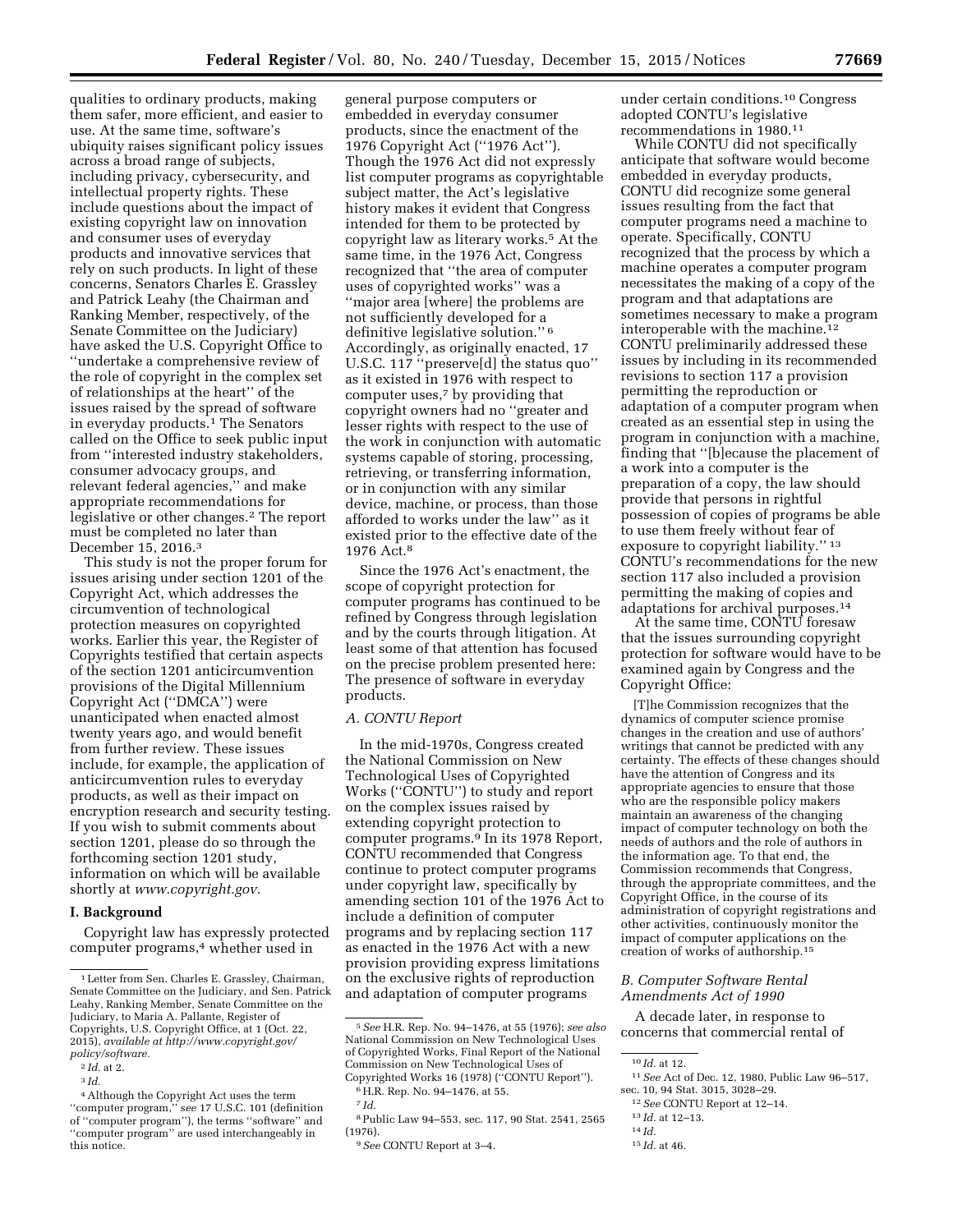computer programs would encourage illegal copying of such programs, Congress passed the Computer Software Rental Amendments Act of 1990 (''Computer Software Rental Act''), which amended section 109 of the Copyright Act to prohibit the rental, lease or lending of a computer program for direct or indirect commercial gain unless authorized by the copyright owner of the program.16 Notably, Congress also expressly provided an exception to this prohibition for ''a computer program which is embodied in a machine or product and which cannot be copied during the ordinary operation or use of the machine or product.'' 17 In doing so, Congress recognized that computer programs can be embedded in machines or products and tailored the rental legislation to avoid interference with the ordinary use of such products.18

### *C. DMCA*

Congress revisited the issues surrounding software and copyright law with the DMCA.19 As particularly relevant here, the DMCA amended section 117 of the Copyright Act to permit the reproduction of computer programs for the purposes of machine maintenance or repair following a court of appeals decision 20 that cast doubt on the ability of independent service organizations to repair computer hardware.21 This provision foreshadows the more general concerns raised by the spread of software in everyday products—namely, that maintaining or repairing a software-enabled product often will require copying of the software. Section 104 of the DMCA also directed the Office to study the effects of the DMCA amendments and the development of electronic commerce and associated technology on the operation of sections 109 and 117 of the Copyright Act, as well as ''the relationship between existing and

19Public Law 105–304, 112 Stat. 2860 (1998). 20 *MAI Sys. Corp.* v. *Peak Computer,* 991 F.2d 511 (9th Cir. 1993).

21*See* DMCA, sec. 302, 112 Stat. 2860, 2887 (1998); S. Rep. No. 105–190, at 21–22 (1998).

emergent technology and the operation of sections 109 and 117.'' 22 The Office subsequently published a report detailing its findings and recommendations in August 2001 (''Section 104 Report'').23

The Section 104 Report discussed a number of issues relevant to the discussion of software in everyday products. For instance, it addressed proposals to add a ''digital first sale'' right to section 109 of the Copyright Act to explicitly grant consumers the authority to resell works in digital format. Although the Office concluded that no legislative changes to section 109 were necessary at the time, it recognized that ''[t]he time may come when Congress may wish to consider further how to address these concerns.'' 24 In particular, the Office anticipated some of the issues presented here when it highlighted ''the operation of the first sale doctrine in the context of works tethered to a particular device''—an example of which would be software embedded in everyday products—as an issue worthy of continued monitoring.25 Additionally, the Office noted the concern that unilateral contractual provisions could be used to limit consumers' ability to invoke exceptions and limitations in copyright law. Although the Office concluded that those issues were outside the scope of the study, and that ''market forces may well prevent right holders from unreasonably limiting consumer privileges,'' it also recognized that ''it is possible that at some point in the future a case could be made for statutory change.'' 26

#### *D. Developments in Case Law*

In the meantime, courts, too, have weighed in on a number of issues concerning copyright protection of software, including copyrightability, the application of the fair use doctrine, and ownership of software by consumers. In analyzing these issues, however, courts have not generally distinguished between software installed on general purpose computers and that embedded in everyday products.

Courts have helped define the scope of copyright protection for software and address questions of infringement through application of doctrines such as the idea/expression dichotomy (codified in 17 U.S.C. 102(b)), merger, and *sce`nes* 

*a` faire.*27 The idea/expression dichotomy, as applied to software, excludes from copyright protection the abstract ''methodology or processes adopted by the programmer'' in creating the code.28 In the context of software, the merger doctrine excludes certain otherwise creative expression from copyright protection when it is the only way, or one of a limited number of ways, to perform a given computing task.29 The *sce`nes a` faire* doctrine has been used to limit or eliminate copyright protection for elements of a program that are dictated by external factors or by efficiency concerns, such as the mechanical specifications of the computer on which the program runs.30

The fair use doctrine, codified in 17 U.S.C. 107, is also relevant here. Courts have applied the fair use doctrine to permit uses of software that ensure interoperability of software with new products and devices. For example, in *Sega Enterprises Ltd.* v. *Accolade, Inc.,*  the Court of Appeals for the Ninth Circuit held that copying a video game console's computer program to decompile and reverse engineer the object code to make it interoperable with video games created by the defendant was a fair use.31 Similarly, in *Sony Computer Entertainment, Inc.* v. *Connectix Corp.,* the court held that reverse engineering the operating system of a PlayStation gaming console to develop a computer program allowing users to play PlayStation video games on a desktop computer, as well as making copies in the course of such reverse engineering, was a fair use.32

Another important issue courts have tackled involves the scope of section 117's limitations on exclusive rights in computer programs. Section 117(a) allows copies or adaptations of

28H.R. Rep. No. 94–1476, at 9; *see also* CONTU Report at 22 (''[C]opyright leads to the result that anyone is free to make a computer carry out any unpatented process, but not to misappropriate another's writing to do so.'').

29*See* CONTU Report at 20 (''[C]opyrighted language may be copied without infringing when there is but a limited number of ways to express a given idea. . . . In the computer context, this means that when specific instructions, even though previously copyrighted, are the only and essential means of accomplishing a given task, their later use by another will not amount to an infringement.'').

30*See, e.g., Lexmark,* 387 F.3d at 535–36 (outlining applicability of doctrine to computer programs).

<sup>16</sup>*See* Public Law 101–650, 104 Stat. 5089, 5134– 35 (1990); 17 U.S.C. 109(b)(1)(A).

<sup>17</sup> 17 U.S.C. 109(b)(1)(B)(i).

<sup>18</sup>*See Computer Software Rental Amendments Act (H.R. 2740, H.R. 5297, and S. 198): Hearing Before the Subcomm. on Courts, Intellectual Prop., and the Admin. of Justice of the H. Comm. on the Judiciary,* 101st Cong. 15–16 (1990) (statement of Rep. Mike Synar) (''Some parties have interpreted the [Computer Software Rental Act] as potentially affecting computer programs which may be contained as a component of another machine, such as a program which drives a mechanized robot or runs a microwave or a household kitchen utensil. Such a result was not intended and will be addressed in this legislation.'').

<sup>22</sup> DMCA, sec. 104, 112 Stat. 2860, 2876 (1998). 23*See generally* U.S. Copyright Office, DMCA Section 104 Report (2001).

<sup>24</sup> *Id.* at 96–97.

<sup>25</sup> *Id.* at xvi–xvii.

<sup>26</sup> *Id.* at 162–64.

<sup>27</sup>*See, e.g., Lexmark International, Inc.* v. *Static Control Components, Inc.,* 387 F.3d 522, 534–36 (6th Cir. 2004); *Apple Computer, Inc.* v. *Franklin Computer Corp.,* 714 F.2d 1240, 1252–53 (3d Cir. 1983); *Computer Management Assistance Co.* v. *DeCastro,* 220 F.3d 396, 400–02 (5th Cir. 2000).

<sup>31</sup> 977 F.2d 1510, 1527–28 (9th Cir. 1992), *amended by* 1993 U.S. App. LEXIS 78 (9th Cir. 1993).

<sup>32</sup> 203 F.3d 596, 602–08 (9th Cir. 2000).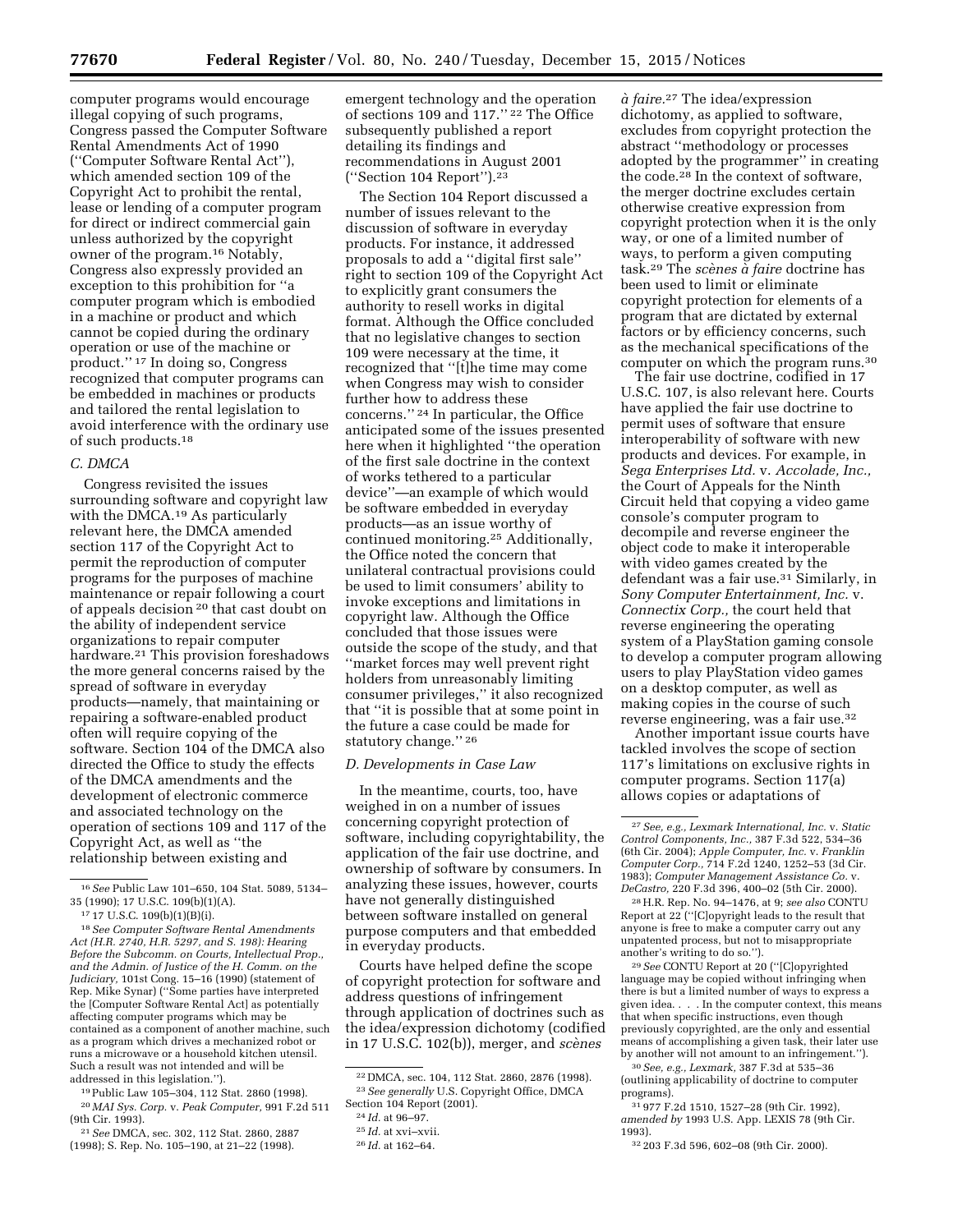computer programs to be made either ''as an essential step in the utilization of the computer program in conjunction with a machine'' or for archival purposes, but this provision may only be invoked by ''the owner of a copy of a computer program.'' 33 This raises difficult questions regarding whether a consumer owns a copy of software installed on a device or machine for purposes of section 117 when formal title is lacking or a license purports to impose restrictions on the use of the computer program. Courts have provided somewhat conflicting guidance regarding this issue, and the application of the law can be unclear in many contexts.34

### *E. Recent Legislation*

Issues associated with the spread of copyrighted software in everyday products have prompted legislative action in an attempt to address some of the copyright issues created by the spread of such works.35 In the context of section 1201—which, as explained, is the subject of a separate Copyright Office study—Congress enacted legislation in August 2014 to broaden the regulatory exemption permitting the circumvention of technological measures for the purpose of connecting wireless telephone handsets to wireless communication networks (a process commonly known as ''cellphone unlocking'').36

The Unlocking Technology Act of 2015, as most pertinent to this study, would amend section 117 of the Copyright Act to permit the reproduction or adaptation of ''the software or firmware of a user-

<sup>35</sup> Bills have also been introduced addressing related issues outside copyright law stemming from the spread of software in everyday products. The Spy Car Act of 2015 would direct the National Highway Traffic Safety Administration to conduct a rulemaking and issue motor vehicle cybersecurity regulations protecting against unauthorized access to electronic systems in vehicles or driving data, such as information about a vehicle's location, speed or owner, collected by such electronic systems. SPY Car Act of 2015, S. 1806, 114th Cong. sec. 2 (2015). A discussion draft introduced in the Commerce, Manufacturing, and Trade Subcommittee of the Energy & Commerce Committee of the House of Representatives would prohibit access to electronic control units or critical systems in a motor vehicle. A Bill to provide greater transparency, accountability, and safety authority to the National Highway Traffic Safety Administration, and for other purposes [Discussion Draft], 114th Cong. sec. 302 (2015), *available at [http://docs.house.gov/meetings/IF/IF17/20151021/](http://docs.house.gov/meetings/IF/IF17/20151021/104070/BILLS-114pih-DiscussionDraftonVehicleandRoadwaySafety.pdf) [104070/BILLS-114pih-](http://docs.house.gov/meetings/IF/IF17/20151021/104070/BILLS-114pih-DiscussionDraftonVehicleandRoadwaySafety.pdf)*

*[DiscussionDraftonVehicleandRoadwaySafety.pdf.](http://docs.house.gov/meetings/IF/IF17/20151021/104070/BILLS-114pih-DiscussionDraftonVehicleandRoadwaySafety.pdf)*  36*See* Unlocking Consumer Choice and Wireless Competition Act, Public Law 113–144, 128 Stat. 1751 (2014).

purchased mobile communications device for the sole purpose of  $\ldots$ connect[ing] to a wireless communications network'' if the reproduction or adaptation is initiated by or with the consent of the owner of the device, the owner is in legal possession of the device, and the owner has the consent of the authorized operator of the wireless communications network to use the network.37 The legislation would also limit the prohibition on circumvention in section 1201 of title 17 to circumstances where circumvention is carried out in order to infringe or facilitate the infringement of a copyrighted work, and would permit the use of or trafficking in circumvention devices unless the intent of such use or trafficking is to infringe or facilitate infringement.38

In addition, the You Own Devices Act (''YODA'') would amend section 109 of the Copyright Act to allow the transfer of ownership of a copy of a computer program embedded on a machine or other product ''if [the] computer program enables any part of [that] machine or other product to operate,'' as well as any right to receive software updates or security patches from the manufacturer.39 This right of transfer could not be waived by any contractual agreement.40 In addition, the original owner of the device would be prohibited from retaining an unauthorized copy of the computer program after transferring the device and the computer program to another person.41

# *F. Relationship to Questions About Section 1201*

Some issues related to software embedded in everyday products have come to the forefront in recent years through the 1201 rulemaking process. As the Copyright Office has frequently noted, the 1201 rulemaking can serve as a barometer for larger public policy questions, including issues that may merit or would require legislative change. The public should not submit concerns about section 1201 through this software study, but rather through the Copyright Office's forthcoming study on section 1201, information about which will be available shortly at *[http://www.copyright.gov/.](http://www.copyright.gov/)* 

#### **II. Subjects of Inquiry**

In response to the letter from Senators Grassley and Leahy, the Office is seeking public comment on the following five topics. A party choosing to respond to this Notice of Inquiry need not address every subject, but the Office requests that responding parties clearly identify and separately address each subject for which a response is submitted.

1. The provisions of the copyright law that are implicated by the ubiquity of copyrighted software in everyday products;

2. Whether, and to what extent, the design, distribution, and legitimate uses of products are being enabled and/or frustrated by the application of existing copyright law to software in everyday products;

3. Whether, and to what extent, innovative services are being enabled and/or frustrated by the application of existing copyright law to software in everyday products;

4. Whether, and to what extent, legitimate interests or business models for copyright owners and users could be undermined or improved by changes to the copyright law in this area; and

5. Key issues in how the copyright law intersects with other areas of law in establishing how products that rely on software to function can be lawfully used.

When addressing these topics, respondents should consider the following specific issues:

1. Whether copyright law should distinguish between software embedded in ''everyday products'' and other types of software, and, if so, how such a distinction might be drawn in an administrable manner.

a. Whether ''everyday products'' can be distinguished from other products that contain software, such as general purpose computers—essentially how to define ''everyday products.''

b. If distinguishing between software embedded in ''everyday products'' and other types of software is impracticable, whether there are alternative ways the Office can distinguish between categories of software.

2. The rationale and proper scope of copyright protection for software embedded in everyday products, including the extent to which copyright infringement is a concern with respect to such software.

3. The need to enable interoperability with software-embedded devices, including specific examples of ways in which the law frustrates or enables such interoperability.

4. Whether current limitations on and exceptions to copyright protection

<sup>33</sup> 17 U.S.C. 117(a). 34*Compare Krause* v. *Titleserv, Inc.,* 402 F.3d 119, 124 (2d Cir. 2005), *with Vernor* v. *Autodesk,* 

<sup>37</sup>Unlocking Technology Act, H.R. 1587, 114th Cong. sec. 3 (2015). 38 *Id.* sec. 2.

<sup>39</sup> YODA, H.R. 862, 114th Cong. sec. 2 (2015). 40 *Id.* 

<sup>41</sup> *Id.*